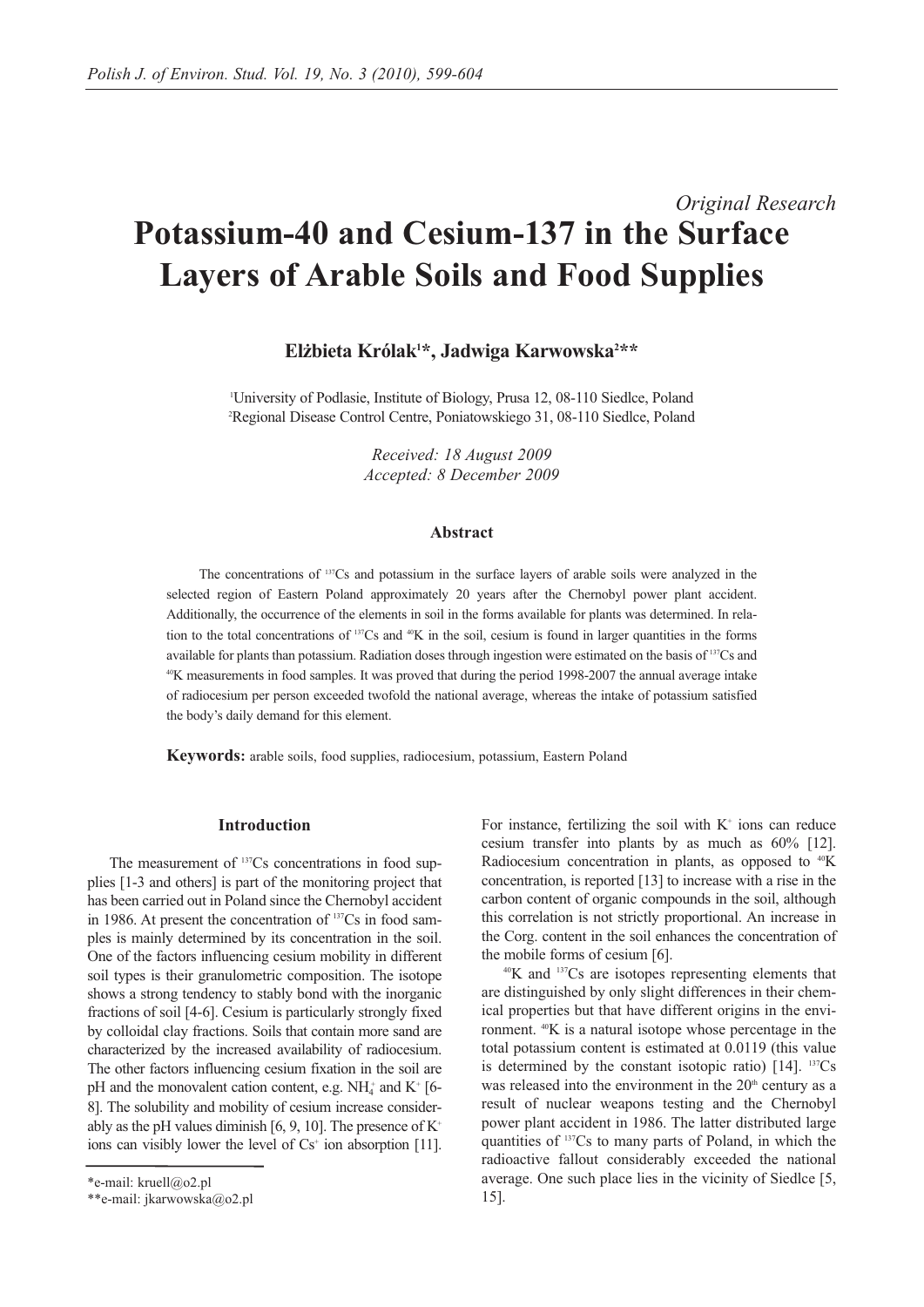The main source of  $40K$  and  $137Cs$  for people is food [16]. Regarding food quality, it is essential that potassium supplies from food satisfy the body's daily demand, whereas the 137Cs content is as low as possible. The levels of both radioisotopes in food depend, among other factors, upon their availability in soil.

As the soils in the Siedlce area are rather poor in potassium  $[17, 18]$  but relatively rich in  $137Cs$  compared with other areas of Poland, the objectives of our research were firstly to determine the concentrations of potassium and <sup>137</sup>Cs in the arable soils in the forms available for plants approximately 20 years after the Chernobyl accident, secondly to find a correlation between the chosen properties of the arable soils and the concentrations of <sup>40</sup>K and <sup>137</sup>Cs, and thirdly to estimate the doses of 40K and 137Cs intake with contaminated food by the inhabitants of the former Siedlce province during the period from 1998 to 2007.

## **Research Area**

The research was carried out in the former Siedlce province, Poland (within the administrative boundaries up to 1989). The area is situated in east-central Poland at a latitude of 51°36' to 52°42' north and a longitude of 21°15' to 22°44' east. Almost 70% of the area is taken up by agricultural land, half of which is arable [19]. Altogether, there were 59 measuring positions representing the physiographic characteristics of the area chosen for research. Arable soil samples from the surface layer were taken for laboratory analyses at 12 sites in the spring of 2005 and at 47 sites in the spring of 2006.

#### **Material and Methods**

Every sample consisted of 4 cores lying at the corners of a square with the length of a side 1 m. Every core was taken using a steel-tipped tube probe ca 15 cm in diameter from a depth of up to 12 cm. The samples from every site were then quartered, placed in a plastic bag, and submitted for laboratory analysis. First, the soil was dried at room temperature and then sieved through a 2-milimetre mesh to exclude large plant remains or cobble content. Finally, further analyses of the samples proceeded.

The samples were tested for: reaction in 1M KCl, the carbon content in organic compounds using the Tiurin method, and granulometric composition with the areometric method [20]. The samples were classified into granulometric groups and subgroups in compliance with the Polish Standard PN-R-04033 (1998).

In order to determine the concentration of potassium in the arable soils in its forms extracted from the soil with water, absorbed by the soil sorption complex and defined as potentially available, extracts were prepared with redistilled water,  $1M CH<sub>3</sub>COONH<sub>4</sub>$  and  $1M HNO<sub>3</sub>$ , leaving the weight of 2.5 g of the soil in 25 cm3 of the appropriate extrahent at room temperature for 24 hours. The analyses were repeated twice. Potassium concentration in the extrahents was determined with the AAS method, using the AAS-30 Carl Zeiss Jena spectrometer and an acetylene-air flame.

In order to estimate the concentration of  $137Cs$  in its water-soluble forms, absorbed by the soil sorption complex, 9 representative soil samples were selected, including 4 loamy sand samples, 2 sand samples and 3 sandy loam samples. The same extrahents as for potassium were used. The weights of 0.5 kg of the soil were extracted with redistilled water and a 1M  $CH_3COONH_4$  solution at the ratio 1:10. The samples were left at room temperature for 24 h and then filtered through Whatman paper ( $\varnothing$  = 0.45  $\mu$ m), separating the solution from the solid fraction. The latter was dried at room temperature and analyzed using the γspectrometric method. From the difference between <sup>137</sup>Cs concentrations in extracted and non-extracted soil samples the isotope was quantified in its forms soluble in water and absorbed in the soil sorption complex.

Food samples of pork, beef, chicken, fish, vegetables (including carrots, beetroots, cabbage, and potatoes), fruit (apples, cherries, sour cherries, plums, pears, and strawberries), and milk were collected at random from shops in the former Siedlce province during the period 1998-2007 by sanitary inspectors. Special care was taken that the samples came from the actual research area. Every sample weighed around 1 kg. Altogether, 416 food samples were tested for <sup>137</sup>Cs concentration and 543 samples for <sup>40</sup>K concentration.

The concentrations of the isotopes in the soil samples and in the food samples were determined using the γ-spectrometric method. Gamma-ray spectrometry measurements were performed using the Canberra detector integrated with an NaI scintillation detector 2" x 2". A gamma spectrum analysis was produced using the multichannel analyzer (with 2048 channels) and a Genie 2000 Software package enabling radionuclide identification and quantification. Every sample took 80,000s to measure.

The radiation doses from <sup>137</sup>Cs and <sup>40</sup>K through ingestion by a statistical inhabitant of the area were estimated on the basis of annual average consumption rates (the data came courtesy of the Statistical Office of Siedlce) of different food categories [in kg]: potatoes  $-149$ , other vegetables  $-$ 119, fruit – 28.9, beef – 16.1, pork – 36.8, poultry – 8, fish  $-5.4$ , and milk  $-242$  dm<sup>3</sup>.

#### **Results**

The investigated soils were represented mainly by sandy and loamy soils. The average sand fraction was found to constitute 75.4%, silt fraction  $-19.5\%$ , and clay fraction  $-$ 5.1% of soils. Loamy sand was represented by 22 samples, weak loamy sand by 12 samples, and sand by 7 samples. The granulometric composition of 15 samples was typical of sandy loam (2 samples represented loam and  $1 -$  silt loam).

The reactions of the arable soils ranged from very acidic to neutral (pH in 1 M KCl: 3.91-7.14). Most soil samples were acidic or very acidic, with  $pH < 6.5$ . In this group 10 samples had extremely acidic reaction of less than 4.5. Neutral reaction was found in 7 cases.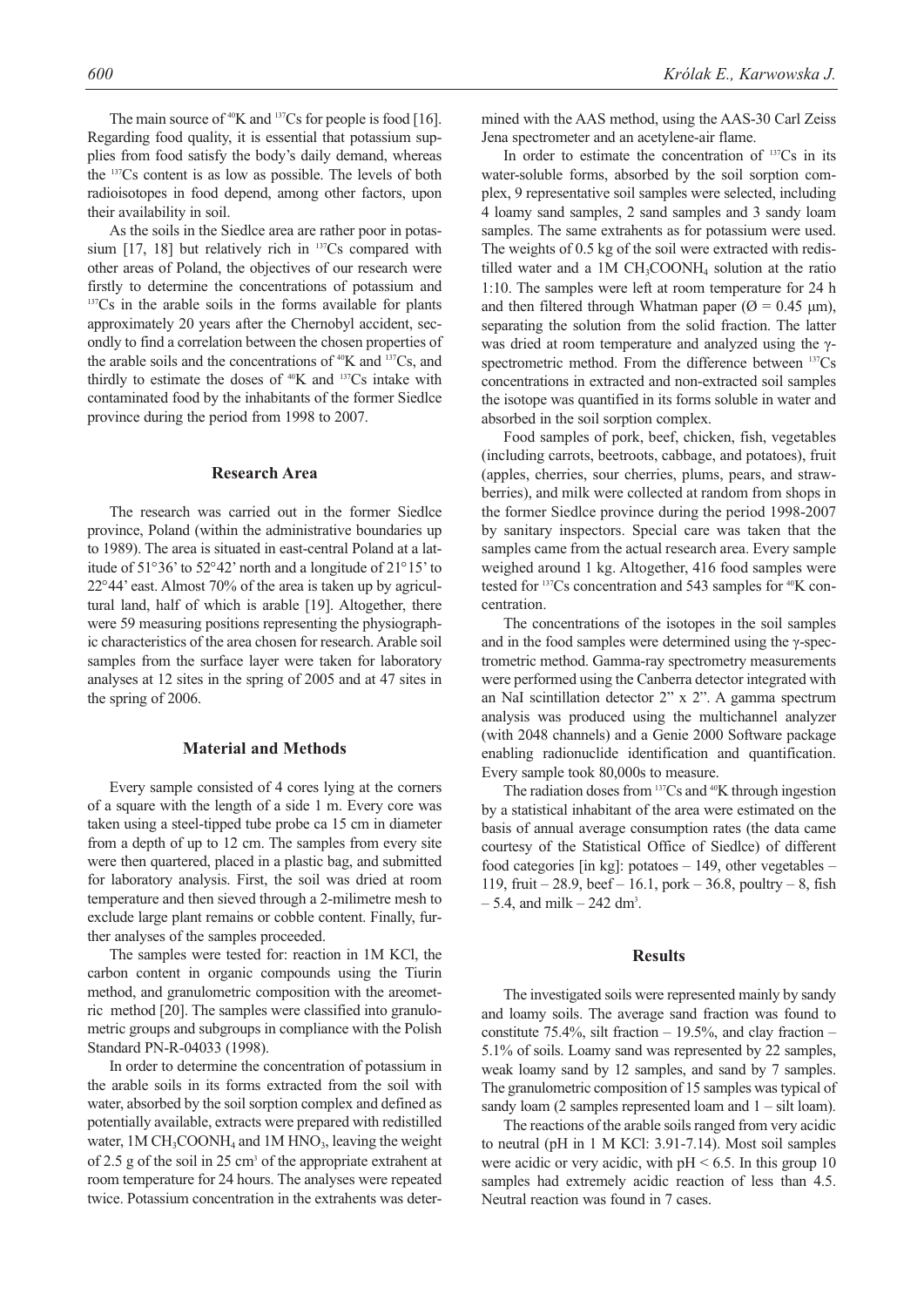Table 1. Spearman correlation factors for <sup>40</sup>K activity and different forms of potassium.

| Extrahent        | Ammonium<br>acetate | Nitric<br>acid | 40K       |
|------------------|---------------------|----------------|-----------|
| Water            | $0.93***$           | $0.86***$      | ns        |
| Ammonium acetate |                     | $0.87***$      | $0.31*$   |
| Nitric acid      |                     |                | $0.45***$ |

\*\*\* p<0.001;  $*$  p<0.05; ns – non significant.

The carbon content in organic compounds in the surface layers of the arable soils ranged between 0.13 and 3.71%, the average being 1.2%.

The average concentration of potassium in the forms extracted from the soil with water was  $92.8$  mg kg<sup>-1</sup>, in the forms absorbed by the soil sorption complex (extracted with a 1 M ammonium acetate solution) 164.69 mg  $kg<sup>-1</sup>$ : and in the forms extracted with a 1 M nitric acid solution 272.03 mg  $kg<sup>-1</sup>$ . The average  $^{40}K$  concentration in the soils was estimated at 326.1 (144.0-608.8) Bq kg<sup>-1</sup>, which equaled approximately 1% of the total potassium content in the soils.

There was a statistically significant correlation between potassium concentrations in the examined soil extracts (Table 1).

The reaction and granulometric composition of the soils were statistically significant factors determining potassium concentration in the surface layers of the arable soils in the forms leached out using three types of extrahents (Table 2). Moreover, a statistically significant positive correlation was found between the occurrence of potassium in the forms extracted with ammonium acetate or nitric acid and the organic carbon content of the soil. The total potassium concentration changed in direct proportion to the increasing soil reaction and organic carbon content. There was definitely more potassium in soils with a greater content of fine fractions (e.g. silt and clay).

<sup>137</sup>Cs concentration in the arable soils ranged from 4.80 to 40.6 Bq kg<sup>-1</sup> and averaged  $15.47\pm7.21$  Bq kg<sup>-1</sup>. The concentration of the isotope in the forms extracted from the soil with water, quantified in representative soil samples, was  $0.43\pm0.42$  Bq kg<sup>-1</sup>, and that in the forms absorbed in the soil sorption complex –  $0.81 \pm 0.38$  Bq kg<sup>-1</sup>. The radioactivity of the arable soil triggered by the presence of 137Cs did not depend upon the analyzed properties of the soil in terms of statistical significance.

The concentrations of <sup>40</sup>K and <sup>137</sup>Cs in food supplies varied depending on a food category. Out of the three kinds of meat (beef, pork and poultry), it was poultry that contained the lowest  ${}^{40}$ K concentration – 74.09 $\pm$ 32.02 Bq kg<sup>-1</sup> on average. The estimates in beef and pork were 98.66±36.94 Bq  $kg<sup>-1</sup>$  and 97.12 $\pm$ 31.56 Bq kg<sup>-1</sup> respectively. Similar concentrations to that in poultry were detected in fish – 75.83 $\pm$ 32.6, Bq kg<sup>-1</sup> and in milk – 48.77 $\pm$ 33.04 Bq dm<sup>-3</sup>. The average 40K concentration in vegetables, excluding potatoes, was estimated at 98.54±72.93 Bq kg-1. Potatoes contained  $120.13\pm43.05$  Bq kg<sup>-1</sup> on average. A relatively low 40K concentration of 58.62±33.43 Bq kg-1 was detected in fruit, including apples and pears with a 40K concentration of  $38.00 \pm 22.68$  Bq kg<sup>-1</sup>.

An individual's annual <sup>40</sup>K dose in the former Siedlce province approximated 49.3 kBq. Potatoes were a major contributor to potassium intake (about  $18 \text{ kBq year}$ ), comprising almost 37% of the annual total. A comparable concentration, about 24%, was detected in milk and vegetables  $(11.8 \text{ kBq year}^1 \text{ in each food category})$ . A <sup>40</sup>K concentration of 3.5 kBq was ingested with pork. Fruit and beef contributed to a similar dose – about  $3\%$  (ca 1.6 kBq kg<sup>-1</sup>), whereas poultry and fish comprised no more than 1 % of the annual intake (ca  $0.5$  kBq year<sup>1</sup>).

During 1998-2007 the average 137Cs activity in the selected food categories [Bq kg<sup>-1</sup>] was as follows: beef – 6.38 $\pm$ 6.98, pork – 2.47 $\pm$ 2.25, poultry – 2.22 $\pm$ 2.40, fish – 2.48 $\pm$ 2.03, vegetables (excluding potatoes) – 3.89 $\pm$ 3.35, potatoes – 1.44 $\pm$ 2.45, fruit – 1.82 $\pm$ 2.75, and milk –  $2.48\pm3.05$  Bq dm<sup>-3</sup>.

During 1998-2007 the most significant source of 137Cs was milk, which comprised almost 38% of the dose (the annual average intake per person was 600 Bq year<sup>1</sup>). Also, potatoes and other vegetables had obvious significance for the ingestion dose  $-14\%$  (215 Bq year<sup>1</sup>) and 30% (463 Bq year-1) respectively. The average 137Cs intake from beef or pork was about 100 Bq, which made 6% of the total dose, while poultry and fish comprised no more than about 15 Bq. Fruit, with an average  $137Cs$  concentration of 50 Bq year<sup>1</sup>, also had little significance for dose. The concentrations of

Table 2. Spearman correlation factors for <sup>40</sup>K activity and chosen physical and chemical properties of the soils.

| parameter        |               | Extrahent     |                  |             | 40K        |
|------------------|---------------|---------------|------------------|-------------|------------|
|                  |               | water         | ammonium acetate | nitric acid |            |
| reaction         | pH            | $0.42***$     | $0.37**$         | $0.47***$   | $0.42***$  |
| C org            | $\frac{0}{0}$ | <sub>ns</sub> | $0.27*$          | $0.27*$     | $0.36**$   |
| Fraction of soil | sandy         | $-0.53***$    | $-0.61***$       | $-0.62***$  | $-0.53***$ |
|                  | silt          | $0.56***$     | $0.65***$        | $0.63***$   | $0.52***$  |
|                  | clay          | $0.31*$       | $0.33*$          | $0.42***$   | $0.41***$  |

\*\*\*  $p < 0.001$ ; \*\*  $p < 0.01$ , \*p < 0.05; ns – non significant.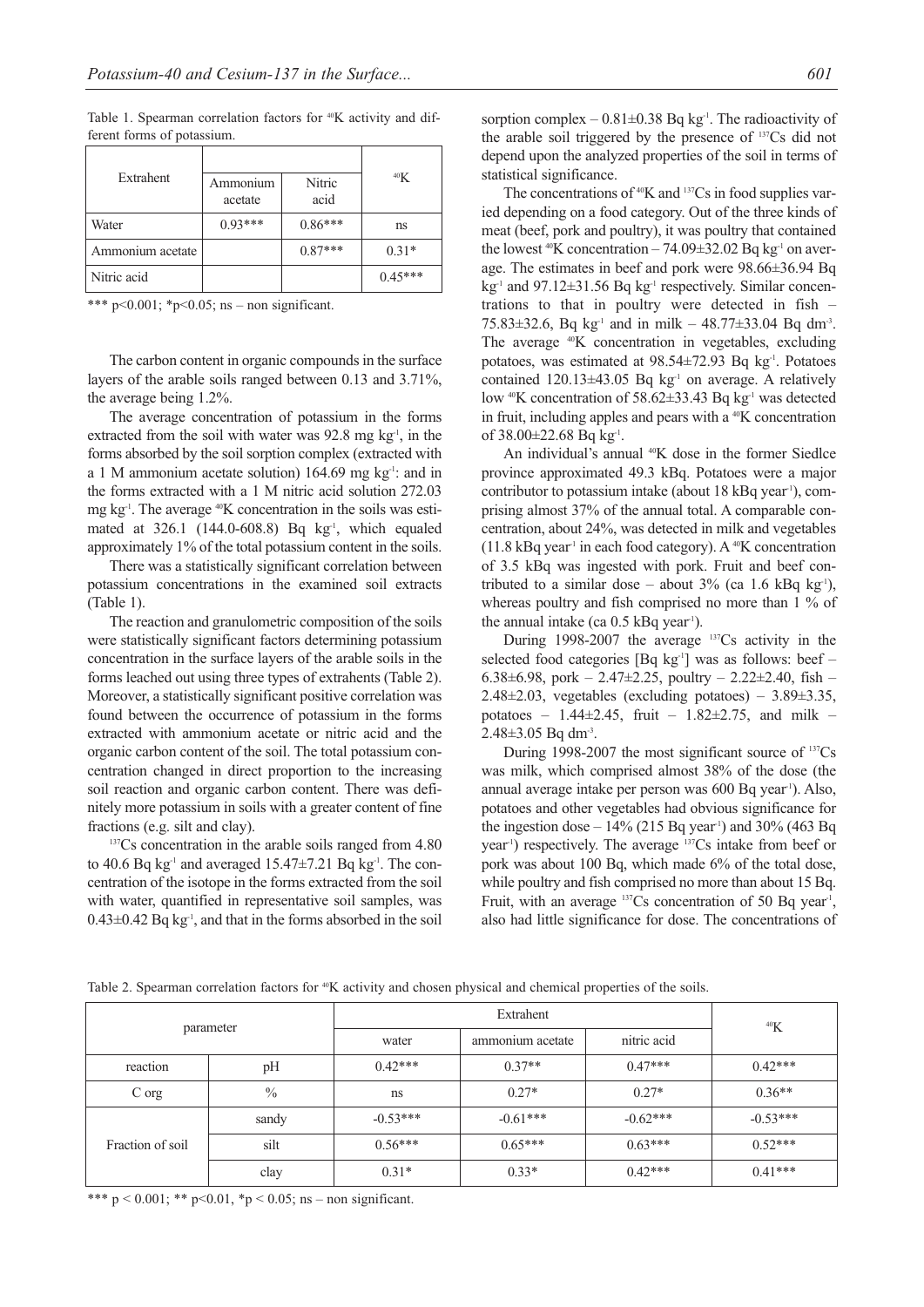

Fig. 1. The average cesium-137 concentration in chosen food categories in the area of investigation in 1998 and 2007.

radiocesium recorded in 2007 were not as high as those detected in the 1990s. The relevant data pertaining to <sup>137</sup>Cs activities in beef and pork  $[Bq \ kg^1]$  and in milk  $[Bq \ dm^3]$ registered in 1998 and 2007 is presented in Fig. 1. Twenty years after the Chernobyl accident the classes of food found to be predominant contributors to 137Cs doses through ingestion were beef (4.12±4.03 Bq kg<sup>-1</sup>), pork (1.65±0.20 Bq kg<sup>-1</sup>), and milk  $(1.23\pm0.22 \text{ Bq dm}^3)$ . There was a clear downward trend during the ten years of research.

During 1998-2007 the annual average dose through ingestion per person in the Siedlce area approximated 1,555 Bq of <sup>137</sup>Cs and to 49,300 Bq of <sup>40</sup>K. In 1998 the <sup>137</sup>Cs intake was about 4,400 Bq. The predominant contributor to <sup>137</sup>Cs dose was milk, which contained 1,568 Bq. In 2007, the 137Cs intake from the ingestion of contaminated milk decreased to a concentration of 300 Bq.

## **Discussion**

Our research made it possible to quantify the concentrations of potassium and 137Cs in the surface layers of the arable soils in the Siedlce area on the one hand and to estimate the intake of both elements through ingestion on the other. The records of total potassium concentration (326 Bq of  $40K$  kg<sup>-1</sup>) in the soils, based on the γ-spectrometric measurements, showed that potassium concentration in the Siedlce area was below the national average, estimated by Biernacka and Isajenko [21] at about 400 Bq kg-1. Research conducted in the 1990s reported over 60% of the soils in the Siedlce area to be deficient in assimilable potassium [17, 18]. However, it is worth emphasizing that the total potassium concentration in the examined soils, estimated at 1% on the basis of <sup>40</sup>K measurements, stays within the range of 0.8-1.8% reported by Pondel et al. [22].

Potassium compounds are relatively well-soluble in a soil solution. Potassium availability in arable soils of the area is affected by the content of a fine fraction, soil reaction, and carbon content in organic compounds. A rise in these parameters enhances the concentration of potassium in the forms extracted into a soil solution, absorbed by the soil sorption complex and potentially available for plants, extracted from the soil with a 1 M nitric acid solution. This connection is confirmed by statistically significant positive correlation coefficients. Moreover, similar findings are reported in the literature [23, 24], according to which the concentration of potassium in the soils in the forms including those available for plants, depends upon the mineral composition of the soil, mainly its silt fraction content.

The author's own research also revealed statistically significant positive coefficients of a correlation between the concentration of potassium in the forms examined and the soil reaction. Similar observations on a correlation between the concentration of potassium in its available and replaceable forms in a soil solution and the soil reaction were reported by Kozak et al. [25].

The factors influencing soil abundance in the available forms of potassium include organic fertilization. Literature [26, 27, and others] emphasizes that the largest potassium supply is available for plants in soils systematically treated with manure. These measures additionally contribute to soil abundance in organic carbon. Statistically significant coefficients of a correlation between the concentrations of the different forms of potassium and the carbon content in organic compounds seems to confirm the reports.

The measurement results bear out the fact that post-Chernobyl radioactive contamination persists in the surface levels of the arable soils, although twenty years have passed since the accident and the isotope is being removed from the soil in crops.

The main source of cesium and potassium for plants is soil. The following properties of the soil are reported [6-8, 10, 11, and others] to affect cesium absorption by plants: reaction, the content of replaceable potassium cations and colloidal clay. However, research has revealed no statistically significant correlation between 137Cs concentration and the above-mentioned properties of the arable soils.

The speciation analysis of the selected arable soil samples, carried out as part of the author's own research, showed that, predictably, the concentration of radiocesium in the forms leached out of the soil with distilled water was lower than in the forms extracted with an ammonium acetate solution; they were, respectively, 1.72% and 4.33% of the <sup>137</sup>Cs concentration in the soil samples without extraction.

The research into <sup>137</sup>Cs speciation conducted by Forsberg and Strandmark [28] for the soils in Sweden led to the conclusion that the concentration of 137Cs in the forms soluble in a soil solution and absorbed by the soil sorption complex did not exceed, respectively, 1% and 2% of the forms extracted from the soil with nitric acid and of the so-called residual fraction. According to the authors, cesium concentration depends on the type of soil; in sandy soil it is slightly higher than in loamy soil. Niesiobędzka [6] estimated the average concentration of 137Cs mobile forms in the soils of northeastern Poland at 3.56% of the total radiocesium concentration. It must be emphasized here that in the Siedlce area the percentage of cesium forms available for plants is higher than the percentage of potassium forms soluble in a soil solution and absorbed in the soil sorption complex; the estimates for potassium were, respectively, 0.9% and 1.6% of the total potassium concentration. Potassium, as a natural component of the soil, is strongly fixed in different mineral combinations. 137Cs, which is an anthropogenic isotope, can be found in the soil in more mobile forms determined by a number of factors, including the granulometric composition of the soil. Sandy soils are predominant in the Siedlce area. According to the literature data [4-6, and others], the availability of cesium for plants is higher in sandy than in loamy soils.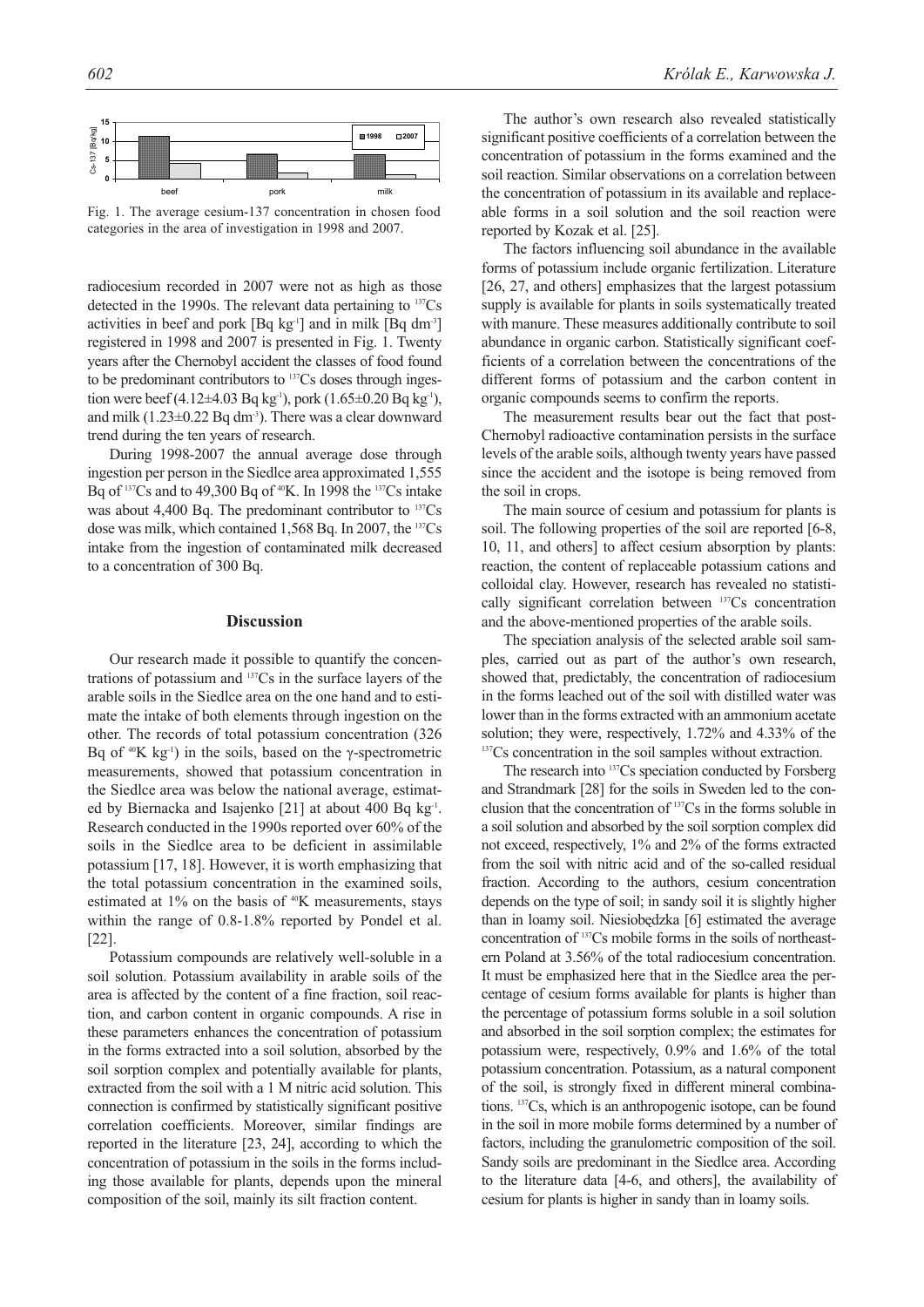The consequence of soil contamination with <sup>137</sup>Cs after the Chernobyl accident in 1986 and as a result of nuclear weapons testing that occurred in the 1950s and 1960s is that <sup>137</sup>Cs is still detected in food.

Out of the different classes of examined food, milk delivers the major portion, 30-50%, of 137Cs. Due to the fact that milk represents a considerable fraction of the total diet, its radiotoxicity is the basis for estimating the ingestion dose from radionuclides. During 1996-2005 in Poland liquid milk contained less than  $1$  Bq dm<sup>-3</sup> of  $137Cs$  on average [3]. During 1998-2007 in the Siedlce area the concentration was more than twice as high  $-2.48$  Bq dm<sup>-3</sup>. For comparison, in 2005 in Lithuania, Traidaraite et al. [29] found <sup>137</sup>Cs concentrations in milk to range between 1.088 and 3.000 Bq kg<sup>-1</sup>. The radionuclide was present at higher concentrations in the samples taken during the summer than in those taken during the winter.

During 1993-2005 in Poland the annual average 137Cs concentration in beef and pork ranged from 1.5 to 2.6 Bq  $kg<sup>-1</sup>$ , and in poultry – between 0.7 and 1.0 Bq kg<sup>-1</sup> [3]. During 1998-2007 in the former Siedlce province the average concentrations detected in meat samples were as follows: pork  $-2.47$  Bq kg<sup>-1</sup>, beef  $-6.38$  Bq kg<sup>-1</sup>, and poultry  $-$ 2.22 Bq kg-1. During 1992-2007 in Poland fruit and vegetables contained  $0.4$ -0.7 Bq kg<sup>-1</sup> of <sup>137</sup>Cs on average [3]. In 1998-2007 in the Siedlce area 137Cs was present in vegetables at concentrations ranging from 1.44 Bq  $kg<sup>-1</sup>$  (potatoes) to 3.89 Bq  $kg^{-1}$  (other vegetables).

The maximum annual radiation dose from 137Cs through ingestion, equivalent to the annual effective dose of 1 mSv, is estimated at 80,000 Bq [30]. The 137Cs intake from food in the former Siedlce province during the period 1998- 2007, roughly estimated at 1,555 Bq year<sup>1</sup>, was about 20  $μSv year<sup>1</sup>$ ; in 1998, its level was nearly two and a half times higher than the average established during the ten years of research. An individual's average ionizing radiation dose through ingestion in the investigated area was almost twice as high as the average dose in Poland during 1990-2003, estimated by Mazur at 11.7 μSv [31]. Higher ionizing radiation levels in the Siedlce area during the post-Chernobyl period can be accounted for by more severe contamination of the area immediately after the nuclear reactor accident [5, 15].

40K concentrations in vegetables from the Siedlce area did not differ from those detected in the selected medicinal plants from Karpacz (an area in the Karkonosze mountains), which contained  $63.8-134.6$  Bq kg<sup>-1</sup> of  $40K$  [32]. The author's own measurements made as part of the research revealed that the average 40K concentrations in potatoes and other vegetables were, respectively,  $120.1$  Bq kg<sup>-1</sup> and  $98.54$ Bq kg<sup>-1</sup>. Similarly, a  $40K$  concentration of 48.8 Bq dm<sup>-3</sup> in milk did not differ much from the national average estimated at ca 43 Bq dm<sup>-3</sup> [33].

The daily average doses of <sup>137</sup>Cs and <sup>40</sup>K through ingestion in the Siedlce area during 1998-2007, determined as part of the author's own research, were 4.26 Bq and 135.1 Bq, respectively. The 135 Bq dose of <sup>40</sup>K is equivalent to 4.26 g of potassium. Contrary to the previous statement about the soils in the Siedlce area being deficient in potassium [17, 18], the daily supply of this element from food, estimated on the basis of <sup>40</sup>K concentration measurements, is most likely to satisfy the body's daily demand for potassium, ranging between 1.6 and 2.0 g day<sup>-1</sup> [34].

#### **Conclusions**

- 1. The factors determining the occurrence of potassium in the surface layers of the arable soils in the Siedlce area are the following: soil reaction, carbon content in organic compounds, and the presence of a fine soil fraction.
- 2. No statistically significant correlations were found between the chosen properties of the arable soils and <sup>137</sup>Cs activity.
- 3. The radiation dose from 40K through ingestion in the Siedlce area does not differ significantly from the national average.
- 4. The ionizing radiation dose from 137Cs through ingestion during the period 1998-2007 in the Siedlce area was about three-fold larger than the national average.

#### **References**

- 1. GRABOWSKI D., MUSZYŃSKI W., PETRYKOWSKA M., RUBEL B., SMAGAŁA G., WILGOS J. Radioactive contamination of environmental and food in Poland in 1992; Biblioteka Monitoringu Środowiska, Warszawa, pp. 45, **1993** [In Polish].
- 2. GRABOWSKI D., KUROWSKI W., MUSZYŃSKI W., RUBEL B., SMAGAŁA G., ŚWIĘTOCHOWSKA J. Radioactive contamination of environmental and food in Poland. Report CLOR No. 143, Warszawa, pp. 30, **2000** [In Polish].
- 3. GRABOWSKI D., KUROWSKI W., MUSZYŃSKI W., RUBEL B., SMAGAŁA G., ŚWIĘTOCHOWSKA J. Radioactive contamination of chosen environmental components and food items in the years 1986 – 2005. [In:] Pachocki K. (Ed.). Chernobyl – 20 years later: environment and food contamination, the influence on heath. Nuclear energetics in Poland: for and against. XXI Szkoła Jesienna, Zakopane, pp: 113-124, **2006** [In Polish].
- 4. VAN BERGEIJK K. E., NOORDIJK H., LEMBRECHTS J., FIRSSEL M. J. Influence of pH, soil type and soil organic matter content on soil-to-plant transfer of radiocesium and – strontium as analyzed by a nonparametric method. J. Environ. Radioactiv. **15**, (3), 265, **1992**.
- 5. CHIBOWSKI S., SOLECKI J., SZCZYPA R., SUPRYNOWICZ R. Study of radioactive contamination of Eastern Poland. Sci. Total Environ. **158**, 71, **1994**.
- 6. NIESIOBĘDZKA K. Mobile forms of radionuclide 137Cs in sandy soils in northeastern Poland. Polish J. Environ Stud. **9**, (2), 133, **2000**.
- 7. KIRK G. J. D., STAUNTON S. On predicting the fate of radioactive caesium in soil beneath grassland. J. Soil. Sci. **40**, 71, **1989**.
- 8. KRUGLOV S. V., SUSLINA L. G., ANISIMOV V. S., ALEKSAKHIN R. M. Effect of increasing  $K^+$  and  $NH_4^+$  concentrations on the sorption of radiocesium by sandy soddypodzolic soil and leached chernozem. Eurasian Soil Sci. **38**, (2), 143, **2005**.